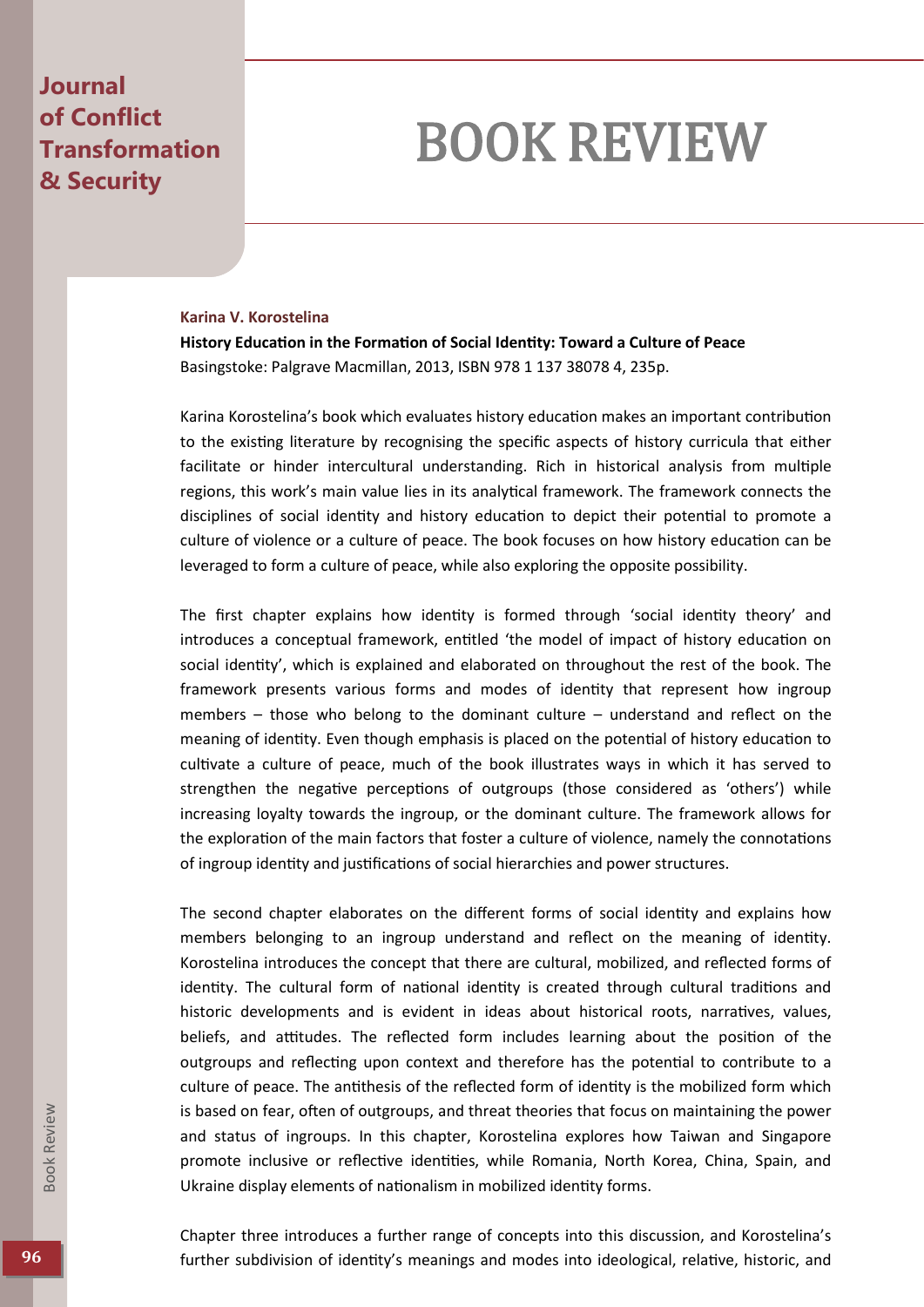

depictive identity categories is excessive. The concepts of ideological and historic identity are self-explanatory; the relative mode focuses on ingroup victimisation and promotes negative outgroup images, thus contributing to a culture of violence; meanwhile, a depictive mode promotes comparative representations which accommodate ideological differences and contribute to a culture of peace. Korostelina illustrates her discussion with examples from Russia, Armenia, China, Spain, Ukraine, North Korea, and Austria, and draws particular attention to the culture of peace promoted by France and Germany. France's history curricula avoid the glorification of conquerors and warriors, and instead, emphasise the consequences of the actions of national heroes; meanwhile, German curricula emphasise the roles played by resistance activists, democrats, and post-war democratic constitution and eschew an emphasis on military leaders.

The book's fourth chapter explains how inclusive or divisive social borders are formed. Divisive borders are created by denying a common culture with outgroups; omitting positive historical interaction from educational texts; and representing the outgroup as dangerous due to their divergent values. While Korostelina finds evidence that a culture of violence is being fostered in the history curricula of Serbia, Croatia, Georgia, Abkhazia, Macedonia, Greece, and Ukraine, Australia is depicted as creating a culture of peace through boundary redefinition because it includes positive examples of several nationalities within its history education.

The concept of collective axiology is introduced in the fifth chapter and, in her discussion of the common moral value system for offering moral guidance, Korostelina introduces the arguably superfluous concepts of 'axiological balance' and 'collective generality', as well as the polarities of 'high generality' and 'low generality'. Axiological balance relates to the virtues and vices attributed to groups, and so a balanced axiology, which contributes to a culture of peace, can be achieved when one accepts the wrongdoings of one's own ingroup, and reduces or eradicates the portrayal of specific outgroups as enemies. The concept of *collective generality* relates to resistance to change and to the long-term stability of beliefs. Curricula that are worded in an inflexible, biased manner contribute to a culture of violence through *high generality*, and examples of this at work are chosen here from China, North Korea, Azerbaijan, and Greece. France and Germany are discussed again in this chapter as nations which transformed their axiology to a level of *low generality*. The essence of this chapter might have been conveyed much more succinctly if Korostelina had summarised these points to argue that flexibility promotes a culture of peace while resistance to change promotes a culture of violence.

The sixth chapter focuses on the effects that national identity formation has on inter-group relations. Korostelina introduces the categorisations of ethnic, multicultural, and civic identity, and argues that the ethnic concept of national identity is connected with the dominance of one ethnic identity and the denial of available alternatives. The multicultural concept is connected with the acknowledgement and promotion of ethnic diversity, and the civic concept of national identity is connected with collective civic responsibility and coexistence. Ethnic categorisations in history curricula are identified as being in use in China, Taiwan, Honk Kong, pre-World-War-Two Austria, Serbia, Croatia, and Moldova-Romania; Singapore, Canada, and Germany instead promote multiculturalism by emphasising the **97**